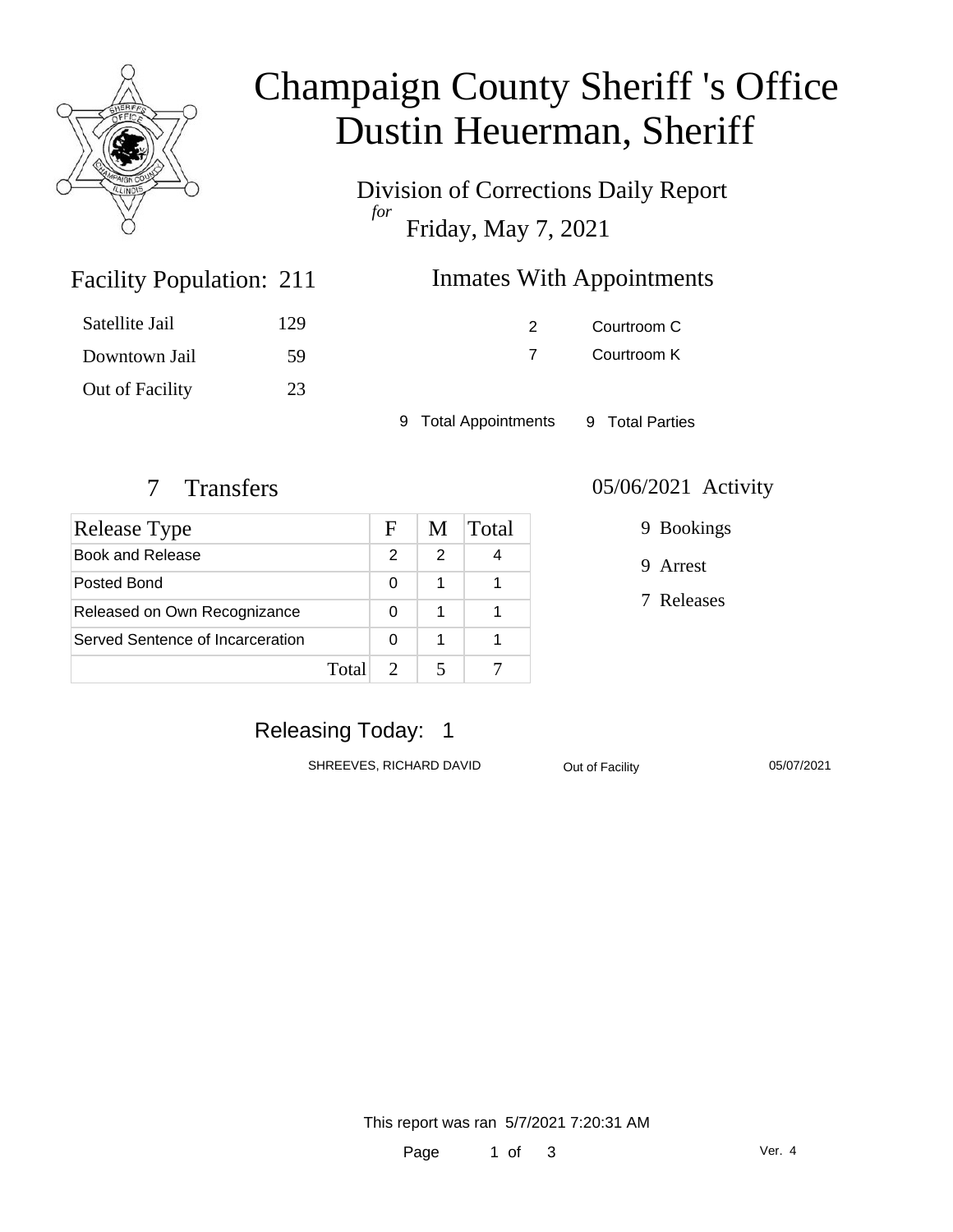

# Champaign County Sheriff 's Office Dustin Heuerman, Sheriff

Division of Corrections Daily Report *for* Friday, May 7, 2021

#### Custody Status Count

- Electronic Home Dentention 22
	- Felony Arraignment 6
	- Felony Pre-Sentence 6
	- Felony Pre-Sentence DUI 1
		- Felony Pre-Trial 120
	- Felony Sentenced CCSO 3
	- Felony Sentenced IDOC 33
		- Hold Sentenced IDOC 2
	- Misdemeanor Arraignment 1
		- Misdemeanor Pre-Trial 5
			- Petition to Revoke 2
			- Remanded to DHS 9
		- Traffic Sentenced CCSO 1
			- Total 211

This report was ran 5/7/2021 7:20:31 AM